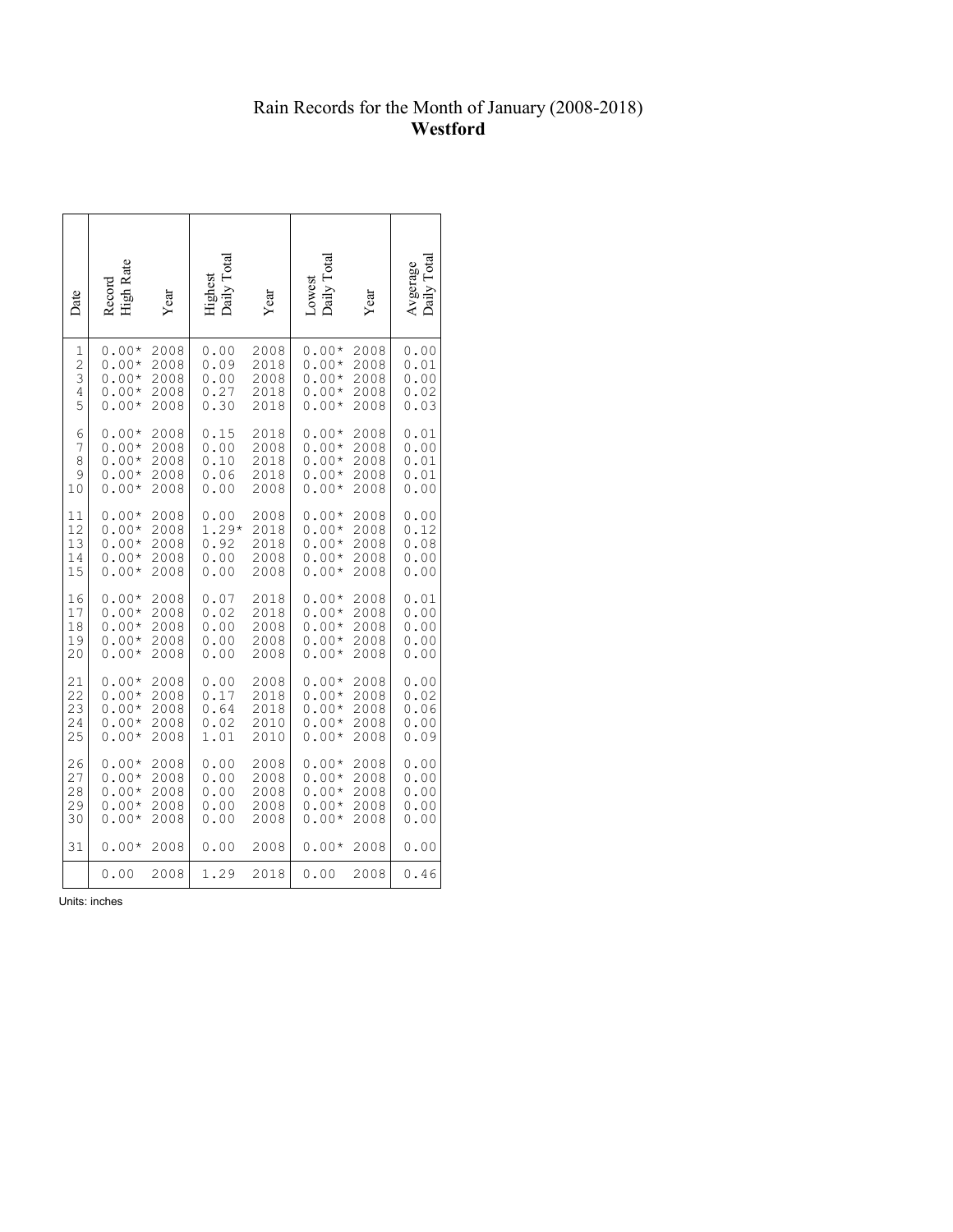## Rain Records for the Month of February (2008-2018) **Westford**

| Date           | <b>High Rate</b><br>Record | Year | aily Tota | <i>l</i> ear | Daily Tota<br>Lowest | Year | $A$ vgerage |
|----------------|----------------------------|------|-----------|--------------|----------------------|------|-------------|
| 1              | $0.00*$                    | 2008 | 0.00      | 2008         | $0.00*$              | 2008 | 0.00        |
| $\overline{c}$ | $0.00*$                    | 2008 | 0.15      | 2018         | $0.00*$              | 2008 | 0.01        |
| 3              | $0.00*$                    | 2008 | 0.01      | 2018         | $0.00*$              | 2008 | 0.00        |
| 4              | $0.00*$                    | 2008 | 0.16      | 2018         | $0.00*$              | 2008 | 0.01        |
| 5              | $0.00*$                    | 2008 | 0.13      | 2018         | $0.00*$              | 2008 | 0.01        |
| 6              | $0.00*$                    | 2008 | 0.03      | 2018         | $0.00*$              | 2008 | 0.00        |
| 7              | $0.00*$                    | 2008 | 0.60*     | 2018         | $0.00*$              | 2008 | 0.05        |
| 8              | $0.00*$                    | 2008 | 0.00      | 2008         | $0.00*$              | 2008 | 0.00        |
| 9              | $0.00*$                    | 2008 | 0.00      | 2008         | $0.00*$              | 2008 | 0.00        |
| 10             | $0.00*$                    | 2008 | 0.00      | 2008         | $0.00*$              | 2008 | 0.00        |
| 11             | $0.00*$                    | 2008 | 0.00      | 2008         | $0.00*$              | 2008 | 0.00        |
| 12             | $0.00*$                    | 2008 | 0.38      | 2018         | $0.00*$              | 2008 | 0.03        |
| 13             | $0.00*$                    | 2008 | 0.00      | 2008         | $0.00*$              | 2008 | 0.00        |
| 14             | $0.00*$                    | 2008 | 0.00      | 2008         | $0.00*$              | 2008 | 0.00        |
| 15             | $0.00*$                    | 2008 | 0.00      | 2008         | $0.00*$              | 2008 | 0.00        |
| 16             | $0.00*$                    | 2008 | 0.15      | 2018         | $0.00*$              | 2008 | 0.01        |
| 17             | $0.00*$                    | 2008 | 0.00      | 2008         | $0.00*$              | 2008 | 0.00        |
| 18             | $0.00*$                    | 2008 | 0.15      | 2018         | $0.00*$              | 2008 | 0.01        |
| 19             | $0.00*$                    | 2008 | 0.03      | 2018         | $0.00*$              | 2008 | 0.00        |
| 20             | $0.00*$                    | 2008 | 0.38      | 2018         | $0.00*$              | 2008 | 0.03        |
| 21             | $0.00*$                    | 2008 | 0.01      | 2018         | $0.00*$              | 2008 | 0.00        |
| 22             | $0.00*$                    | 2008 | 0.00      | 2008         | $0.00*$              | 2008 | 0.00        |
| 23             | $0.00*$                    | 2008 | 0.09      | 2018         | $0.00*$              | 2008 | 0.01        |
| 24             | $0.00*$                    | 2008 | 0.00      | 2008         | $0.00*$              | 2008 | 0.00        |
| 25             | $0.00*$                    | 2008 | 0.24      | 2018         | $0.00*$              | 2008 | 0.02        |
| 26             | $0.00*$                    | 2008 | 0.00      | 2008         | $0.00*$              | 2008 | 0.00        |
| 27             | $0.00*$                    | 2008 | 0.01      | 2009         | $0.00*$              | 2008 | 0.00        |
| 28             | $0.00*$                    | 2008 | 0.00      | 2008         | $0.00*$              | 2008 | 0.00        |
| 29             | $0.00*$                    | 2008 | 0.00      | 2008         | $0.00*$              | 2008 | 0.00        |
|                | 0.00                       | 2008 | 0.60      | 2018         | 0.00                 | 2008 | 0.23        |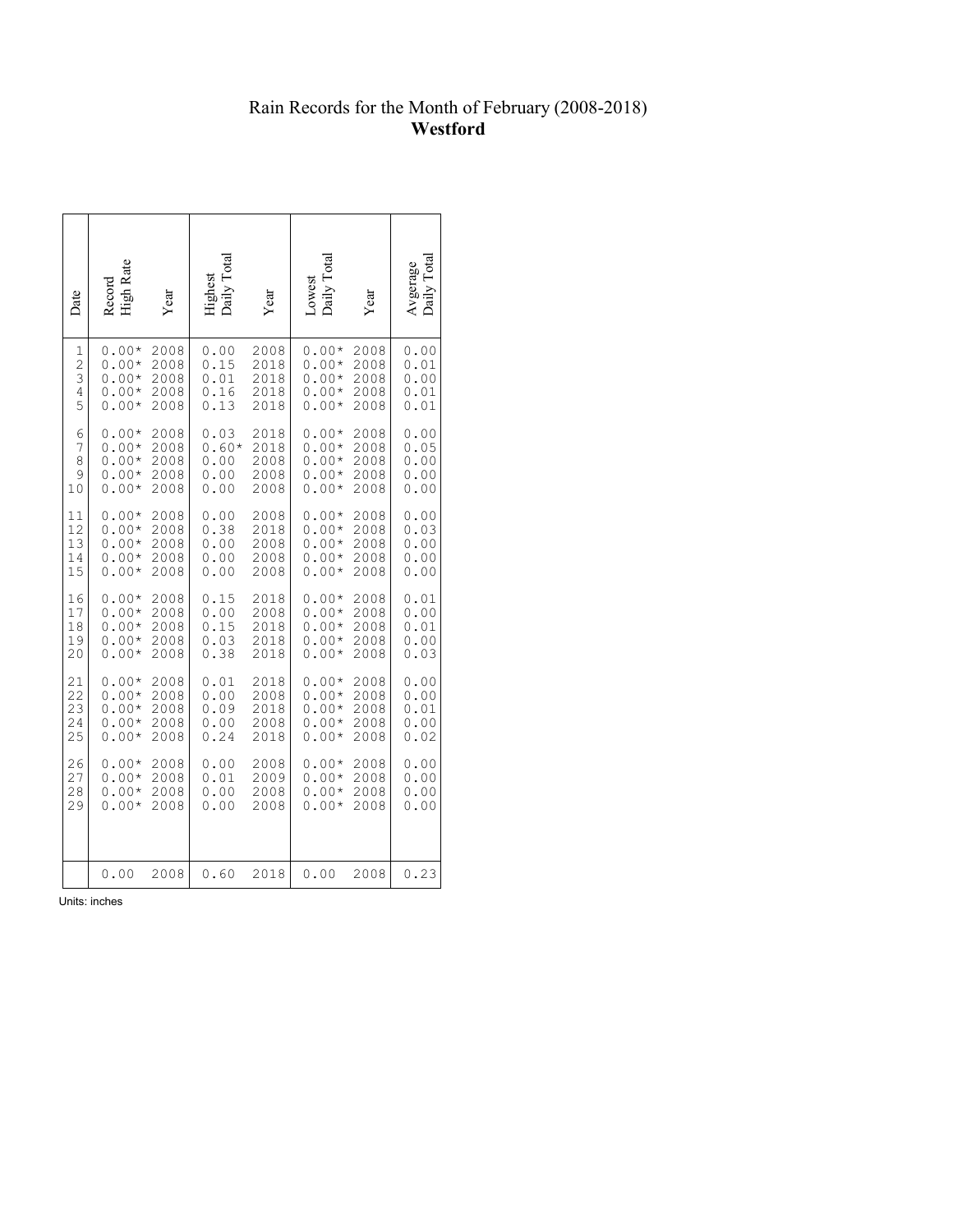# Rain Records for the Month of March (2008-2018) **Westford**

| Date           | High Rate<br>Record | Year | Highest<br>Daily Total | Year | Daily Tota<br>Lowest | Year | Avgerage |
|----------------|---------------------|------|------------------------|------|----------------------|------|----------|
| 1              | $0.00*$             | 2008 | 0.00                   | 2008 | $0.00*$              | 2008 | 0.00     |
| $\overline{c}$ | $0.00*$             | 2008 | 0.12                   | 2018 | $0.00*$              | 2008 | 0.01     |
| 3              | $0.00*$             | 2008 | 0.00                   | 2008 | $0.00*$              | 2008 | 0.00     |
| 4              | $0.00*$             | 2008 | 0.07                   | 2018 | $0.00*$              | 2008 | 0.01     |
| 5              | $0.00*$             | 2008 | 0.03                   | 2018 | $0.00*$              | 2008 | 0.00     |
| 6              | $0.00*$             | 2008 | 0.00                   | 2008 | $0.00*$              | 2008 | 0.00     |
| 7              | $0.00*$             | 2008 | 0.01                   | 2018 | $0.00*$              | 2008 | 0.00     |
| 8              | $0.00*$             | 2008 | 0.31                   | 2018 | $0.00*$              | 2008 | 0.03     |
| 9              | $0.00*$             | 2008 | 0.15                   | 2018 | $0.00*$              | 2008 | 0.01     |
| 10             | $0.00*$             | 2008 | 0.46                   | 2016 | $0.00*$              | 2008 | 0.06     |
| 11             | $0.00*$             | 2008 | 0.22                   | 2018 | $0.00*$              | 2008 | 0.02     |
| 12             | $0.00*$             | 2008 | 0.01                   | 2012 | $0.00*$              | 2008 | 0.00     |
| 13             | $0.00*$             | 2008 | 0.40                   | 2018 | $0.00*$              | 2008 | 0.05     |
| 14             | $0.00*$             | 2008 | 0.71                   | 2018 | $0.00*$              | 2008 | 0.09     |
| 15             | $0.00*$             | 2008 | 0.40                   | 2018 | $0.00*$              | 2008 | 0.06     |
| 16             | $0.00*$             | 2008 | 0.41                   | 2012 | $0.00*$              | 2008 | 0.07     |
| 17             | $0.00*$             | 2008 | 0.02                   | 2016 | $0.00*$              | 2008 | 0.00     |
| 18             | $0.00*$             | 2008 | 0.05                   | 2016 | $0.00*$              | 2008 | 0.00     |
| 19             | $0.00*$             | 2008 | 0.03                   | 2012 | $0.00*$              | 2008 | 0.00     |
| 20             | $0.00*$             | 2008 | 0.00                   | 2008 | $0.00*$              | 2008 | 0.00     |
| 21             | $0.00*$             | 2008 | 0.04                   | 2010 | $0.00*$              | 2008 | 0.00     |
| 22             | $0.00*$             | 2008 | 0.45                   | 2010 | $0.00*$              | 2008 | 0.04     |
| 23             | $0.00*$             | 2008 | $1.14*$                | 2010 | $0.00*$              | 2008 | 0.11     |
| 24             | $0.00*$             | 2008 | 0.11                   | 2010 | $0.00*$              | 2008 | 0.02     |
| 25             | $0.00*$             | 2008 | 0.46                   | 2016 | $0.00*$              | 2008 | 0.04     |
| 26             | $0.00*$             | 2008 | 0.33                   | 2009 | $0.00*$              | 2008 | 0.04     |
| 27             | $0.00*$             | 2008 | 0.00                   | 2008 | $0.00*$              | 2008 | 0.00     |
| 28             | $0.00*$             | 2008 | 0.66                   | 2016 | $0.00*$              | 2008 | 0.09     |
| 29             | $0.00*$             | 2008 | 0.43                   | 2010 | $0.00*$              | 2008 | 0.10     |
| 30             | $0.00*$             | 2008 | 0.48                   | 2018 | $0.00*$              | 2008 | 0.10     |
| 31             | $0.00*$             | 2008 | 0.11                   | 2010 | $0.00*$              | 2011 | 0.02     |
|                | 0.00                | 2008 | 1.14                   | 2010 | 0.00                 | 2008 | 0.99     |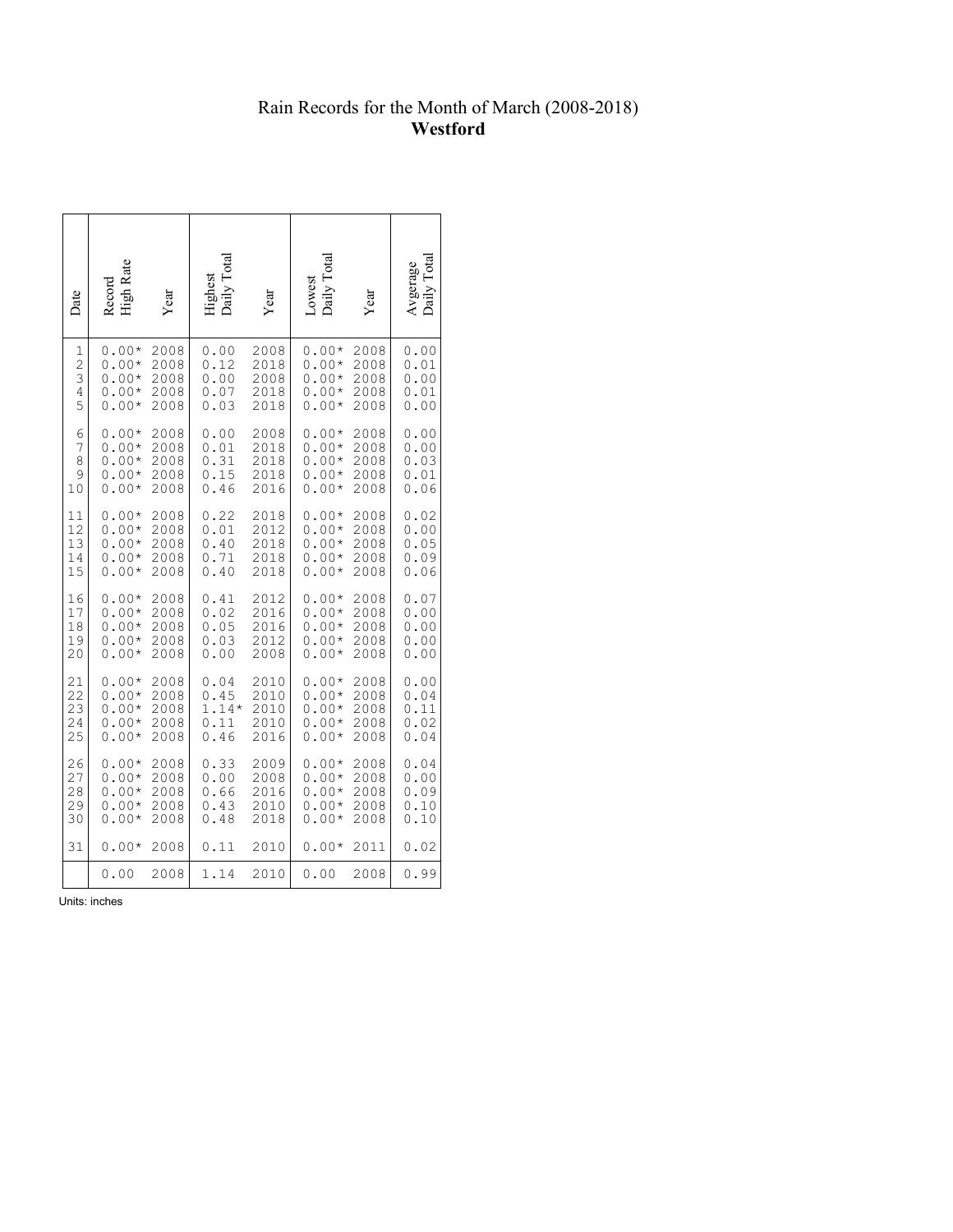## Rain Records for the Month of April (2008-2018) **Westford**

| Date           | High Rate<br>Record | Year | Daily Total<br>Highest | Year | Daily Total<br>Lowest | Year | $\Gamma$ otal<br>Avgerage<br>Daily |
|----------------|---------------------|------|------------------------|------|-----------------------|------|------------------------------------|
| 1              | $0.00*$             | 2008 | 0.18                   | 2016 | $0.00*$               | 2010 | 0.05                               |
| $\overline{c}$ | $0.00*$             | 2008 | 0.08                   | 2016 | $0.00*$               | 2008 | 0.01                               |
| 3              | $0.00*$             | 2008 | 0.21                   | 2009 | $0.00*$               | 2008 | 0.03                               |
| 4              | $0.00*$             | 2008 | 0.63                   | 2009 | $0.00*$               | 2010 | 0.27                               |
| 5              | $0.00*$             | 2008 | 0.74                   | 2011 | $0.00*$               | 2010 | 0.14                               |
| 6              | $0.00*$             | 2008 | 0.71                   | 2017 | $0.00*$               | 2008 | 0.13                               |
| 7              | $0.00*$             | 2008 | 0.54                   | 2017 | $0.00*$               | 2008 | 0.15                               |
| 8              | $0.00*$             | 2008 | 0.40                   | 2014 | $0.00*$               | 2008 | 0.09                               |
| 9              | $0.00*$             | 2008 | 0.41                   | 2012 | $0.00*$               | 2008 | 0.13                               |
| 10             | $0.00*$             | 2008 | 0.63                   | 2012 | $0.00*$               | 2008 | 0.14                               |
| 11             | $0.00*$             | 2008 | 0.54                   | 2011 | $0.00*$               | 2009 | 0.11                               |
| 12             | $0.00*$             | 2008 | 0.79                   | 2008 | $0.00*$               | 2009 | 0.17                               |
| 13             | $0.00*$             | 2008 | 0.45                   | 2018 | $0.00*$               | 2009 | 0.13                               |
| 14             | $0.00*$             | 2008 | 0.23                   | 2014 | $0.00*$               | 2009 | 0.06                               |
| 15             | 0.00*               | 2008 | $1.35*$                | 2014 | $0.00*$               | 2008 | 0.16                               |
| 16             | $0.00*$             | 2008 | 1.01                   | 2018 | $0.00*$               | 2008 | 0.25                               |
| 17             | $0.00*$             | 2008 | 0.50                   | 2011 | $0.00*$               | 2008 | 0.13                               |
| 18             | $0.00*$             | 2008 | 0.25                   | 2010 | $0.00*$               | 2008 | 0.03                               |
| 19             | $0.00*$             | 2008 | 0.60                   | 2013 | $0.00*$               | 2008 | 0.15                               |
| 20             | $0.00*$             | 2008 | 0.84                   | 2011 | $0.00*$               | 2008 | 0.12                               |
| 21             | $0.00*$             | 2008 | 0.50                   | 2015 | $0.00*$               | 2008 | 0.13                               |
| 22             | $0.00*$             | 2008 | 0.50                   | 2015 | $0.00*$               | 2008 | 0.13                               |
| 23             | $0.00*$             | 2008 | 0.87                   | 2012 | $0.00*$               | 2010 | 0.12                               |
| 24             | $0.00*$             | 2008 | 0.25                   | 2012 | $0.00*$               | 2009 | 0.04                               |
| 25             | $0.00*$             | 2008 | 0.52                   | 2018 | $0.00*$               | 2008 | 0.10                               |
| 26             | $0.00*$             | 2008 | $1.35*$                | 2011 | $0.00*$               | 2008 | 0.31                               |
| 27             | $0.00*$             | 2008 | 0.42                   | 2011 | $0.00*$               | 2009 | 0.13                               |
| 28             | $0.00*$             | 2008 | 1.04                   | 2011 | $0.00*$               | 2012 | 0.24                               |
| 29             | $0.00*$             | 2008 | 0.68                   | 2008 | $0.00*$               | 2009 | 0.13                               |
| 30             | $0.00*$             | 2008 | 0.58                   | 2014 | $0.00*$               | 2008 | 0.08                               |
|                | 0.00                | 2008 | 1.35                   | 2014 | 0.00                  | 2010 | 3.82                               |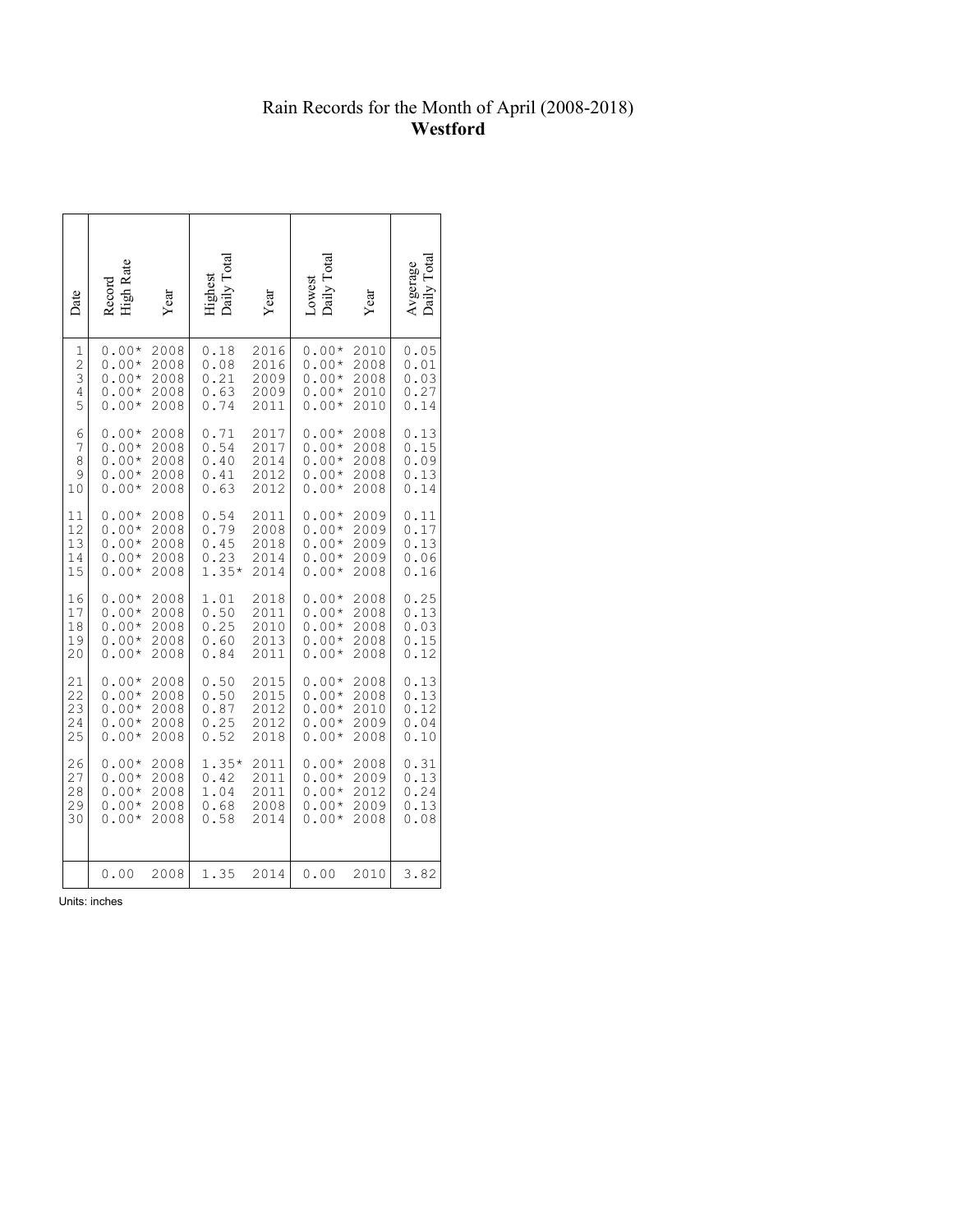## Rain Records for the Month of May (2007-2018) **Westford**

| Date           | High Rate<br>Record | Year | Highest<br>Daily Total | Year | Daily Total<br>Lowest | Year | $\Gamma$ otal<br>Avgerage<br>Daily |
|----------------|---------------------|------|------------------------|------|-----------------------|------|------------------------------------|
| $\mathbf 1$    | $0.00*$             | 2008 | 0.84                   | 2017 | $0.00*$               | 2008 | 0.19                               |
| $\overline{c}$ | $0.00*$             | 2008 | 0.38                   | 2016 | $0.00*$               | 2008 | 0.07                               |
| 3              | $0.00*$             | 2008 | 1.34                   | 2011 | $0.00*$               | 2009 | 0.20                               |
| $\overline{4}$ | $0.00*$             | 2008 | 0.86                   | 2011 | $0.00*$               | 2009 | 0.29                               |
| 5              | $0.00*$             | 2008 | 0.36                   | 2017 | $0.00*$               | 2008 | 0.08                               |
| 6              | $0.00*$             | 2008 | 0.54                   | 2010 | $0.00*$               | 2008 | 0.08                               |
| 7              | $0.00*$             | 2008 | 0.45                   | 2009 | $0.00*$               | 2010 | 0.07                               |
| 8              | $0.00*$             | 2008 | 1.40                   | 2012 | $0.00*$               | 2009 | 0.24                               |
| 9              | $0.00*$             | 2008 | 1.62                   | 2009 | $0.00*$               | 2008 | 0.21                               |
| 10             | $0.00*$             | 2008 | 0.99                   | 2009 | $0.00*$               | 2011 | 0.20                               |
| 11             | $0.00*$             | 2008 | 0.59                   | 2015 | $0.00*$               | 2008 | 0.09                               |
| 12             | $0.00*$             | 2008 | 0.41                   | 2015 | $0.00*$               | 2008 | 0.04                               |
| 13             | $0.00*$             | 2008 | 0.27                   | 2016 | $0.00*$               | 2008 | 0.03                               |
| 14             | $0.00*$             | 2008 | 0.62                   | 2011 | $0.00*$               | 2008 | 0.11                               |
| 15             | $0.00*$             | 2008 | 1.08                   | 2011 | $0.00*$               | 2009 | 0.29                               |
| 16             | $0.00*$             | 2008 | 2.07                   | 2009 | $0.00*$               | 2008 | 0.28                               |
| 17             | $0.00*$             | 2008 | 1.37                   | 2014 | $0.00*$               | 2010 | 0.14                               |
| 18             | $0.00*$             | 2008 | 0.01                   | 2008 | $0.00*$               | 2009 | 0.00                               |
| 19             | $0.00*$             | 2008 | 1.10                   | 2008 | $0.00*$               | 2009 | 0.14                               |
| 20             | $0.00*$             | 2008 | 0.80                   | 2011 | $0.00*$               | 2008 | 0.11                               |
| 21             | $0.00*$             | 2008 | 0.78                   | 2013 | $0.00*$               | 2009 | 0.08                               |
| 22             | $0.00*$             | 2008 | 1.98                   | 2013 | $0.00*$               | 2009 | 0.35                               |
| 23             | $0.00*$             | 2008 | 1.09                   | 2013 | $0.00*$               | 2009 | 0.17                               |
| 24             | $0.00*$             | 2008 | 0.97                   | 2013 | $0.00*$               | 2010 | 0.10                               |
| 25             | $0.00*$             | 2008 | 1.19                   | 2013 | $0.00*$               | 2008 | 0.15                               |
| 26             | $0.00*$             | 2008 | 1.24                   | 2011 | $0.00*$               | 2009 | 0.22                               |
| 27             | $0.00*$             | 2008 | 1.17                   | 2011 | $0.00*$               | 2008 | 0.19                               |
| 28             | $0.00*$             | 2007 | 0.89                   | 2011 | $0.00*$               | 2008 | 0.15                               |
| 29             | $0.00*$             | 2007 | $2.33*$                | 2012 | $0.00*$               | 2007 | 0.35                               |
| 30             | $0.00*$             | 2007 | 0.58                   | 2015 | $0.00*$               | 2009 | 0.09                               |
| 31             | $0.00*$             | 2007 | 0.79                   | 2008 | $0.00*$               | 2010 | 0.13                               |
|                | 0.00                | 2008 | 2.33                   | 2012 | 0.00                  | 2008 | 4.83                               |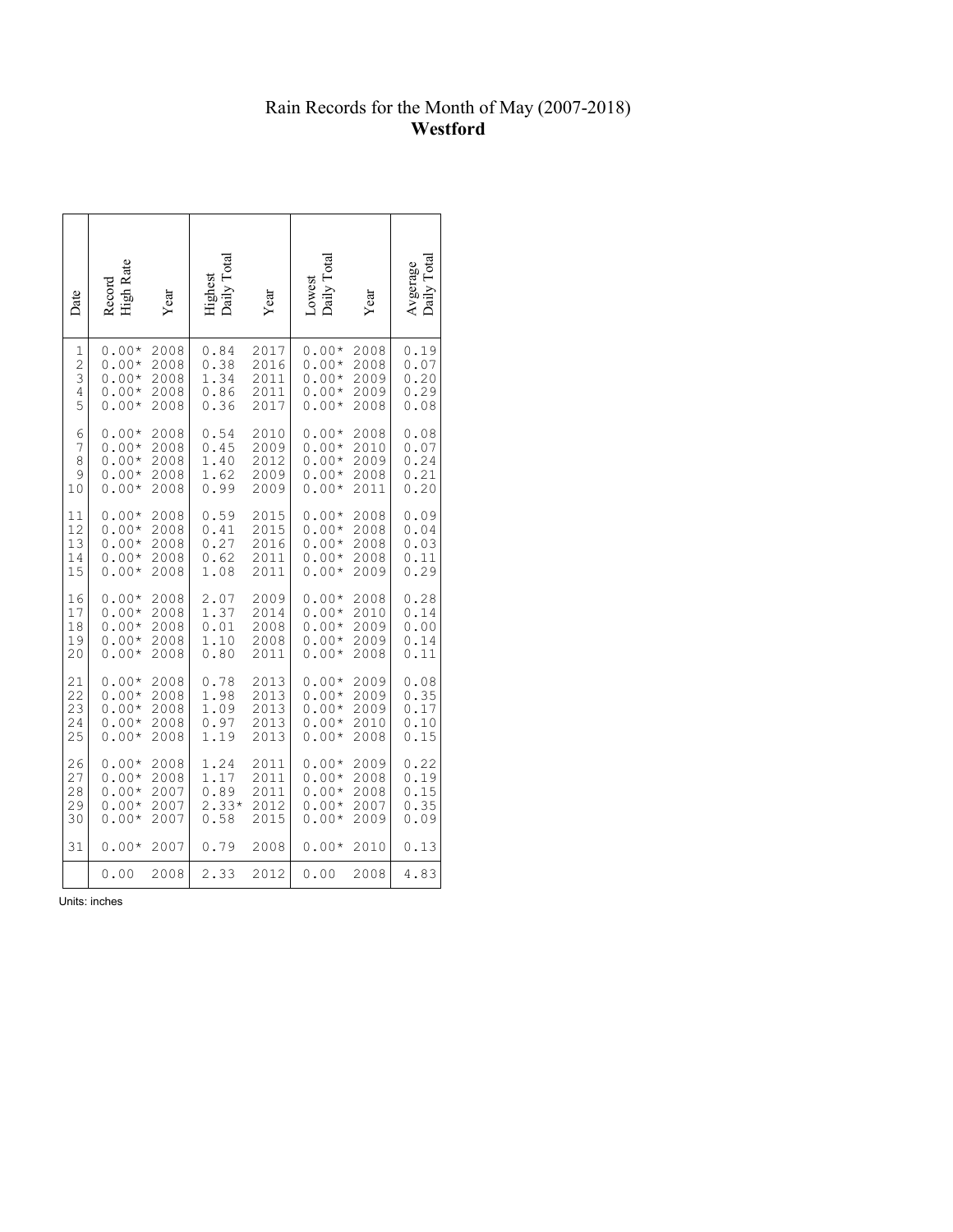# Rain Records for the Month of June (2007-2018) **Westford**

| Date           | High Rate<br>Record | Year | Daily Total<br>Highest | Year | Daily Total<br>Lowest | Year | $\Gamma$ otal<br>Avgerage<br>Daily |
|----------------|---------------------|------|------------------------|------|-----------------------|------|------------------------------------|
| 1              | $0.00*$             | 2007 | 1.18                   | 2010 | $0.00*$               | 2011 | 0.23                               |
| $\overline{c}$ | $0.00*$             | 2007 | 0.77                   | 2013 | $0.00*$               | 2009 | 0.14                               |
| 3              | $0.00*$             | 2007 | 0.50                   | 2014 | $0.00*$               | 2009 | 0.11                               |
| 4              | $0.00*$             | 2007 | 0.44                   | 2018 | $0.00*$               | 2009 | 0.10                               |
| 5              | $0.00*$             | 2007 | 1.88*                  | 2016 | $0.00*$               | 2008 | 0.23                               |
| 6              | $0.00*$             | 2007 | 1.34                   | 2008 | $0.00*$               | 2007 | 0.34                               |
| 7              | $0.00*$             | 2007 | 0.68                   | 2013 | $0.00*$               | 2007 | 0.10                               |
| 8              | $0.00*$             | 2007 | 0.54                   | 2015 | $0.00*$               | 2008 | 0.09                               |
| 9              | $0.00*$             | 2007 | 1.40                   | 2015 | $0.00*$               | 2013 | 0.20                               |
| 10             | $0.00*$             | 2007 | 0.88                   | 2010 | $0.00*$               | 2007 | 0.16                               |
| 11             | $0.00*$             | 2007 | 1.37                   | 2013 | $0.00*$               | 2007 | 0.17                               |
| 12             | $0.00*$             | 2007 | 1.88*                  | 2015 | $0.00*$               | 2007 | 0.41                               |
| 13             | $0.00*$             | 2007 | 0.36                   | 2014 | $0.00*$               | 2007 | 0.09                               |
| 14             | $0.00*$             | 2007 | 0.44                   | 2014 | $0.00*$               | 2007 | 0.08                               |
| 15             | $0.00*$             | 2007 | 0.26                   | 2008 | $0.00*$               | 2007 | 0.04                               |
| 16             | $0.00*$             | 2007 | 0.58                   | 2015 | $0.00*$               | 2009 | 0.13                               |
| 17             | $0.00*$             | 2008 | 0.36                   | 2010 | $0.00*$               | 2009 | 0.06                               |
| 18             | $0.00*$             | 2007 | 1.41                   | 2018 | $0.00*$               | 2007 | 0.25                               |
| 19             | $0.00*$             | 2007 | 0.52                   | 2017 | $0.00*$               | 2009 | 0.12                               |
| 20             | $0.00*$             | 2007 | 0.67                   | 2010 | $0.00*$               | 2009 | 0.09                               |
| 21             | $0.00*$             | 2008 | 0.72                   | 2015 | $0.00*$               | 2010 | 0.09                               |
| 22             | $0.00*$             | 2007 | 0.98                   | 2008 | $0.00*$               | 2009 | 0.23                               |
| 23             | $0.00*$             | 2007 | 1.00                   | 2017 | $0.00*$               | 2007 | 0.20                               |
| 24             | $0.00*$             | 2007 | 0.78                   | 2013 | $0.00*$               | 2007 | 0.23                               |
| 25             | $0.00*$             | 2007 | 1.71                   | 2013 | $0.00*$               | 2008 | 0.35                               |
| 26             | $0.00*$             | 2007 | 1.20                   | 2009 | $0.00*$               | 2007 | 0.26                               |
| 27             | $0.00*$             | 2007 | 0.50                   | 2012 | $0.00*$               | 2007 | 0.10                               |
| 28             | $0.00*$             | 2007 | 0.78                   | 2015 | $0.00*$               | 2011 | 0.28                               |
| 29             | $0.00*$             | 2007 | 1.65                   | 2017 | $0.00*$               | 2007 | 0.35                               |
| 30             | $0.00*$             | 2007 | 0.85                   | 2017 | $0.00*$               | 2010 | 0.14                               |
|                | 0.00                | 2007 | 1.88                   | 2016 | 0.00                  | 2011 | 5.36                               |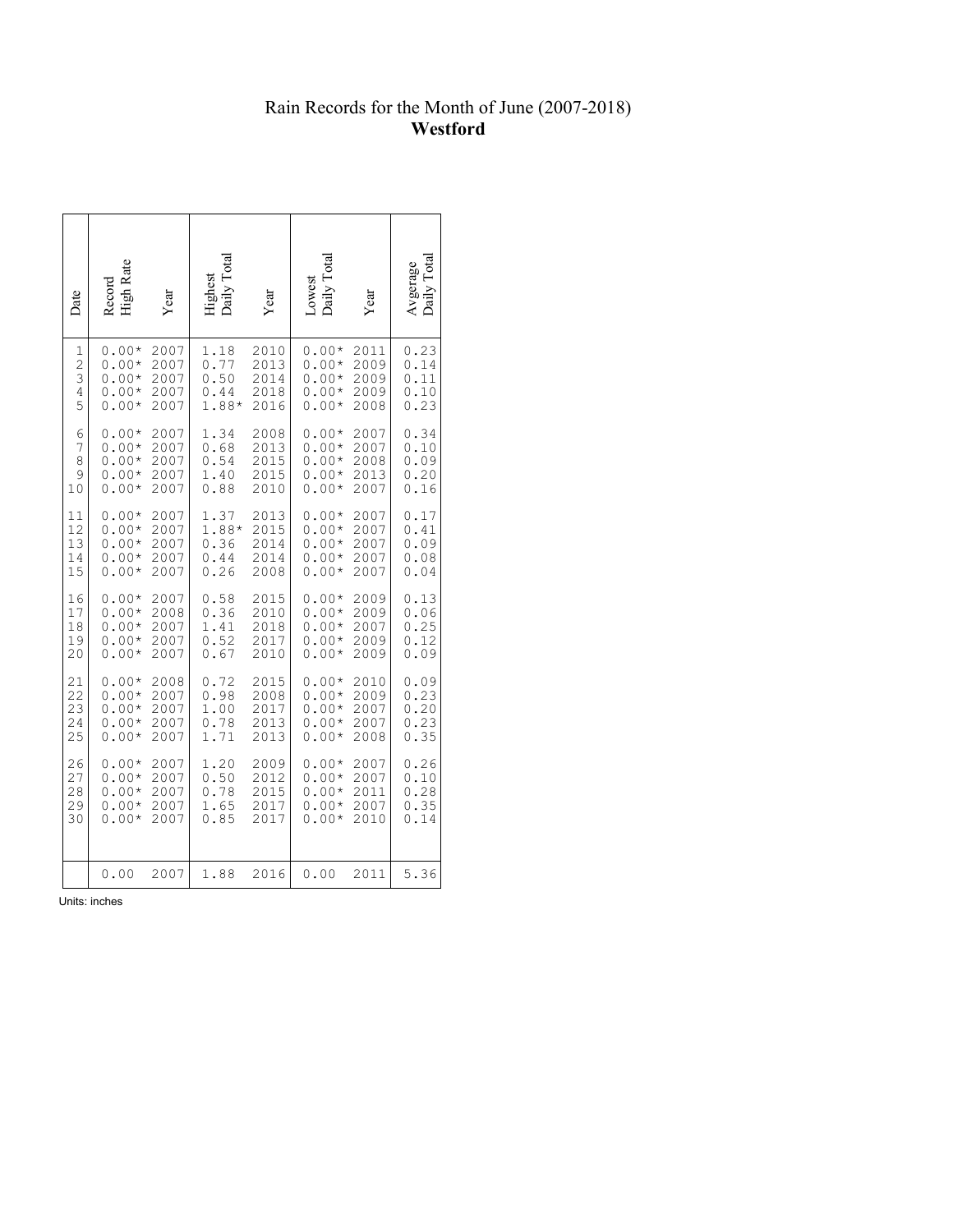## Rain Records for the Month of July (2007-2018) **Westford**

| Date           | High Rate<br>Record | Year | Daily Total<br>Highest | Year | Daily Total<br>Lowest | Year | Total<br>Avgerage<br>Daily Tota |
|----------------|---------------------|------|------------------------|------|-----------------------|------|---------------------------------|
| 1              | $0.00*$             | 2007 | 1.37                   | 2015 | $0.00*$               | 2007 | 0.16                            |
| $\overline{c}$ | $0.00*$             | 2007 | 0.30                   | 2013 | $0.00*$               | 2008 | 0.05                            |
| 3              | $0.00*$             | 2007 | 0.91                   | 2014 | $0.00*$               | 2010 | 0.17                            |
| 4              | $0.00*$             | 2007 | 1.03                   | 2009 | $0.00*$               | 2010 | 0.26                            |
| 5              | $0.00*$             | 2007 | 0.19                   | 2007 | $0.00*$               | 2008 | 0.02                            |
| 6              | $0.00*$             | 2007 | 0.63                   | 2011 | $0.00*$               | 2007 | 0.11                            |
| 7              | $0.00*$             | 2007 | 0.41                   | 2016 | $0.00*$               | 2008 | 0.10                            |
| 8              | $0.00*$             | 2007 | 0.97                   | 2017 | $0.00*$               | 2008 | 0.26                            |
| 9              | $0.00*$             | 2007 | 0.97                   | 2008 | $0.00*$               | 2012 | 0.27                            |
| 10             | $0.00*$             | 2007 | 0.76                   | 2010 | $0.00*$               | 2008 | 0.12                            |
| 11             | $0.00*$             | 2007 | 0.76                   | 2009 | $0.00*$               | 2010 | 0.15                            |
| 12             | $0.00*$             | 2007 | 0.46                   | 2011 | $0.00*$               | 2008 | 0.05                            |
| 13             | $0.00*$             | 2007 | 1.28                   | 2008 | $0.00*$               | 2012 | 0.31                            |
| 14             | $0.00*$             | 2007 | 0.09                   | 2009 | $0.00*$               | 2007 | 0.02                            |
| 15             | $0.00*$             | 2007 | 1.16                   | 2015 | $0.00*$               | 2008 | 0.18                            |
| 16             | $0.00*$             | 2007 | 0.28                   | 2009 | $0.00*$               | 2007 | 0.05                            |
| 17             | $0.00*$             | 2007 | 0.53                   | 2017 | $0.00*$               | 2007 | 0.08                            |
| 18             | $0.00*$             | 2007 | 0.98                   | 2016 | $0.00*$               | 2010 | 0.20                            |
| 19             | $0.00*$             | 2007 | 0.65                   | 2008 | $0.00*$               | 2009 | 0.13                            |
| 20             | $0.00*$             | 2007 | 1.31                   | 2008 | $0.00*$               | 2009 | 0.19                            |
| 21             | $0.00*$             | 2007 | $1.42*$                | 2010 | $0.00*$               | 2007 | 0.21                            |
| 22             | $0.00*$             | 2007 | 0.51                   | 2013 | $0.00*$               | 2007 | 0.10                            |
| 23             | $0.00*$             | 2007 | 0.92                   | 2012 | $0.00*$               | 2007 | 0.28                            |
| 24             | $0.00*$             | 2007 | 1.14                   | 2008 | $0.00*$               | 2007 | 0.30                            |
| 25             | $0.00*$             | 2007 | 0.10                   | 2011 | $0.00*$               | 2007 | 0.02                            |
| 26             | $0.00*$             | 2007 | 0.39                   | 2018 | $0.00*$               | 2007 | 0.09                            |
| 27             | $0.00*$             | 2007 | 1.13                   | 2014 | $0.00*$               | 2009 | 0.12                            |
| 28             | $0.00*$             | 2007 | 0.76                   | 2014 | $0.00*$               | 2009 | 0.13                            |
| 29             | $0.00*$             | 2007 | 0.28                   | 2011 | $0.00*$               | 2007 | 0.05                            |
| 30             | $0.00*$             | 2007 | 0.24                   | 2015 | $0.00*$               | 2007 | 0.05                            |
| 31             | $0.00*$             | 2007 | 1.16                   | 2009 | $0.00*$               | 2007 | 0.17                            |
|                | 0.00                | 2007 | 1.42                   | 2010 | 0.00                  | 2007 | 4.41                            |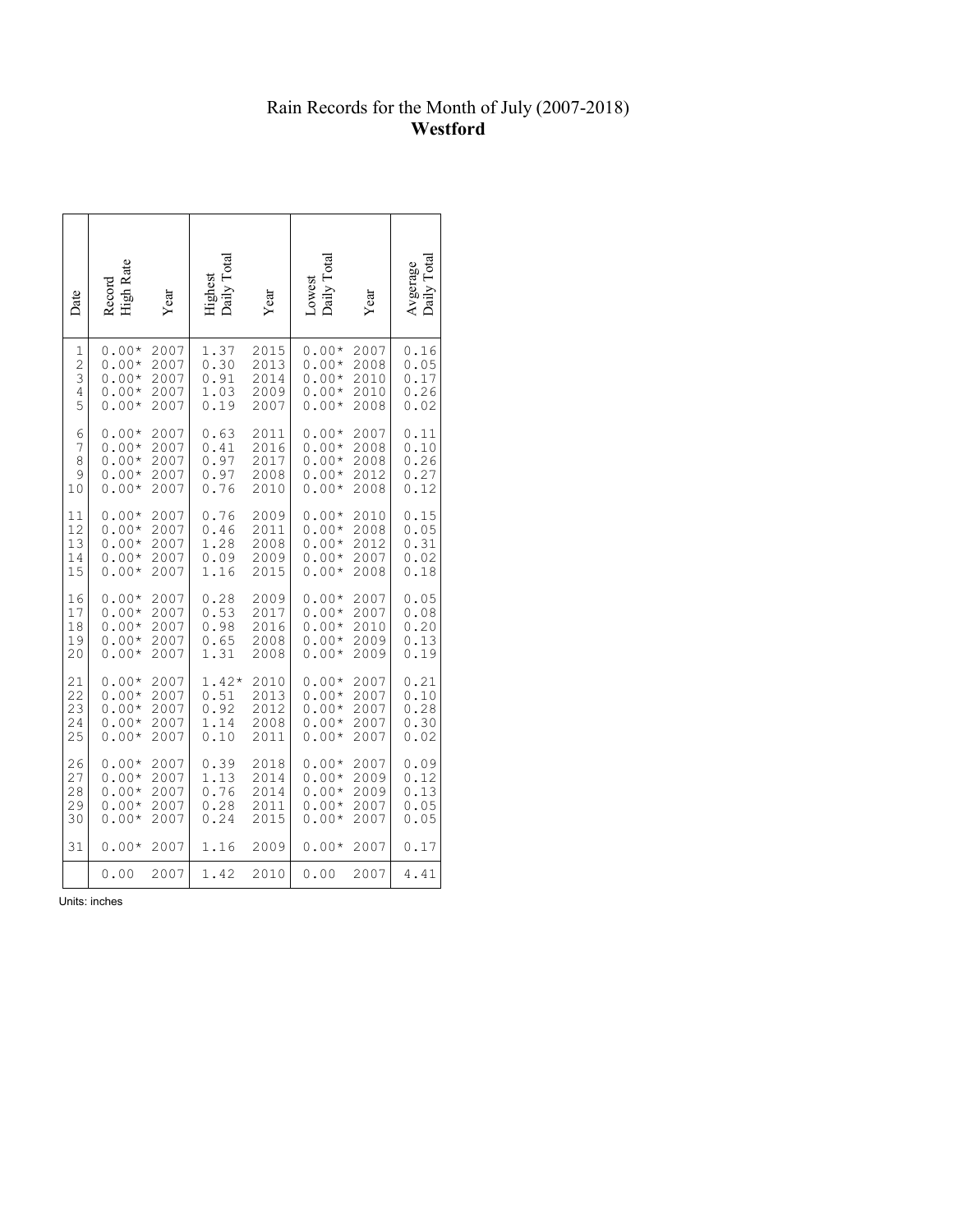## Rain Records for the Month of August (2007-2018) **Westford**

| Date           | High Rate<br>Record | Year | Jaily Total<br>Highest | Year | Daily Total<br>Lowest | Year | $\Gamma$ otal<br>Avgerage<br>Daily |
|----------------|---------------------|------|------------------------|------|-----------------------|------|------------------------------------|
| 1              | 0.00                | 2007 | 0.82                   | 2013 | $0.00*$               | 2007 | 0.17                               |
| $\overline{c}$ | 0.00                | 2007 | 1.86                   | 2010 | $0.00*$               | 2007 | 0.36                               |
| 3              | 0.00                | 2007 | 0.65                   | 2008 | $0.00*$               | 2007 | 0.20                               |
| 4              | 0.00                | 2007 | 2.19                   | 2010 | $0.00*$               | 2007 | 0.23                               |
| 5              | 0.00                | 2007 | 0.66                   | 2014 | $0.00*$               | 2007 | 0.14                               |
| 6              | 0.00                | 2007 | 1.13                   | 2016 | $0.00*$               | 2009 | 0.17                               |
| 7              | 0.04                | 2018 | 0.40                   | 2017 | $0.00*$               | 2007 | 0.07                               |
| 8              | 2.41                | 2018 | 0.55                   | 2007 | $0.00*$               | 2009 | 0.16                               |
| 9              | 0.00                | 2007 | 0.56                   | 2010 | $0.00*$               | 2007 | 0.16                               |
| 10             | $8.23*$             | 2018 | 0.65                   | 2012 | $0.00*$               | 2007 | 0.16                               |
| 11             | 0.00                | 2007 | 0.84                   | 2012 | $0.00*$               | 2007 | 0.20                               |
| 12             | 0.00                | 2007 | 0.86                   | 2016 | $0.00*$               | 2007 | 0.12                               |
| 13             | 0.00                | 2007 | 1.08                   | 2014 | $0.00*$               | 2007 | 0.13                               |
| 14             | 0.43                | 2018 | 0.52                   | 2011 | $0.00*$               | 2007 | 0.07                               |
| 15             | 7.11                | 2018 | 1.05                   | 2011 | $0.00*$               | 2008 | 0.17                               |
| 16             | 1.99                | 2018 | 0.68                   | 2016 | $0.00*$               | 2008 | 0.16                               |
| 17             | 3.29                | 2018 | 0.32                   | 2018 | $0.00*$               | 2008 | 0.06                               |
| 18             | 5.24                | 2018 | 0.62                   | 2018 | $0.00*$               | 2009 | 0.18                               |
| 19             | 0.00                | 2007 | 0.30                   | 2008 | $0.00*$               | 2007 | 0.03                               |
| 20             | 0.00                | 2007 | 0.16                   | 2017 | $0.00*$               | 2007 | 0.01                               |
| 21             | 0.00                | 2007 | 0.55                   | 2016 | $0.00*$               | 2007 | 0.13                               |
| 22             | 0.11                | 2018 | 0.65                   | 2010 | $0.00*$               | 2007 | 0.15                               |
| 23             | 0.00                | 2007 | 0.34                   | 2007 | $0.00*$               | 2008 | 0.06                               |
| 24             | 0.00                | 2007 | 0.05                   | 2009 | $0.00*$               | 2010 | 0.01                               |
| 25             | 0.00                | 2007 | 0.44                   | 2007 | $0.00*$               | 2010 | 0.06                               |
| 26             | 1.12                | 2018 | 0.22                   | 2013 | $0.00*$               | 2008 | 0.04                               |
| 27             | 0.00                | 2007 | 0.02                   | 2015 | $0.00*$               | 2007 | 0.00                               |
| 28             | 6.78                | 2018 | $4.18*$                | 2011 | $0.00*$               | 2007 | 0.39                               |
| 29             | 0.00                | 2007 | 0.57                   | 2009 | $0.00*$               | 2007 | 0.05                               |
| 30             | 1.20                | 2018 | 0.14                   | 2018 | $0.00*$               | 2008 | 0.02                               |
| 31             | 0.00                | 2007 | 0.62                   | 2016 | $0.00*$               | 2008 | 0.07                               |
|                | 8.23                | 2018 | 4.18                   | 2011 | 0.00                  | 2007 | 3.95                               |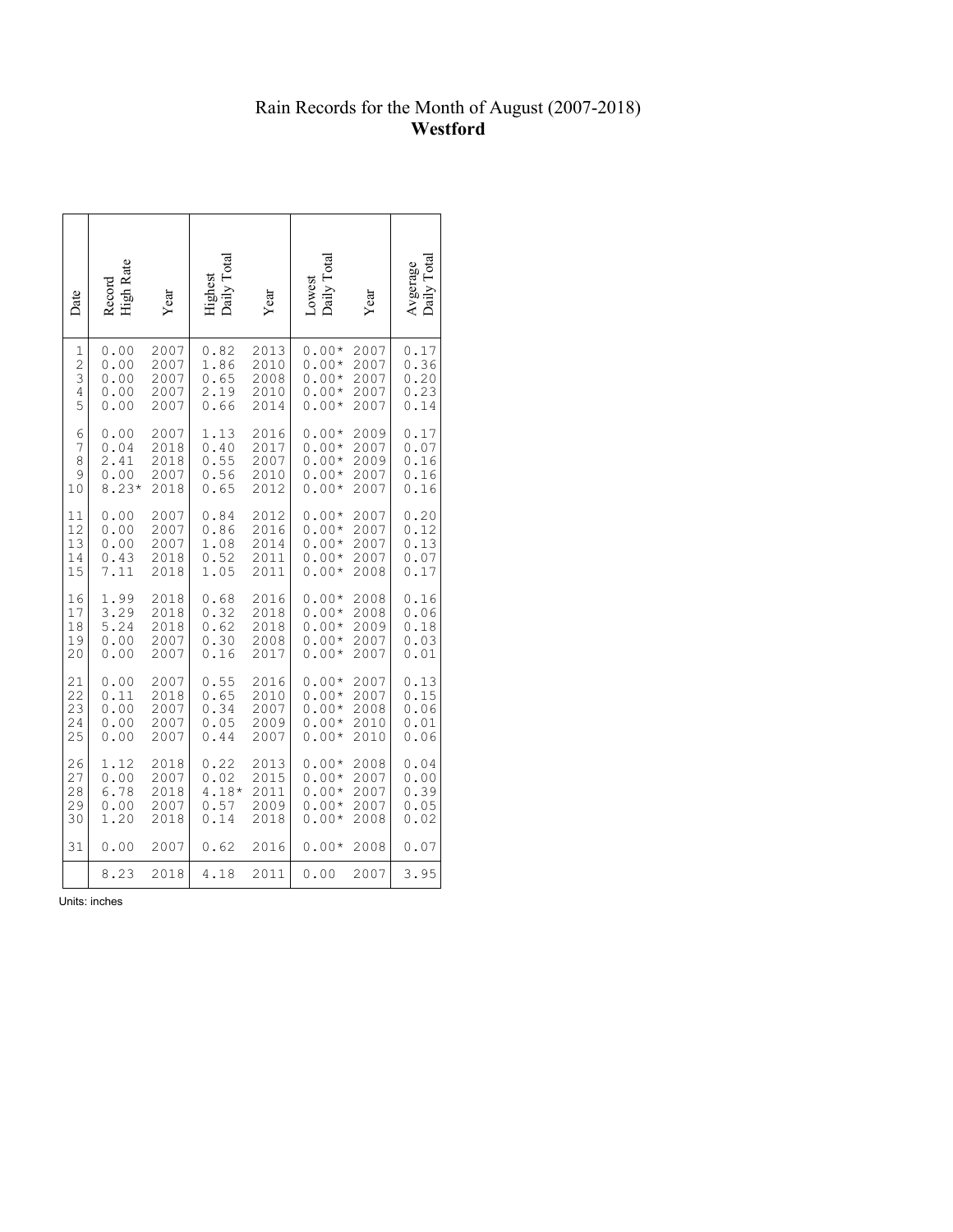## Rain Records for the Month of September (2007-2018) **Westford**

| Date           | Record<br>High Rate | Year | Jaily Tota.<br>Highest | Year | Daily Tota<br>-owest | Year | <b>Tota</b><br>Avgerage |
|----------------|---------------------|------|------------------------|------|----------------------|------|-------------------------|
| 1              | 0.00                | 2007 | 0.01                   | 2009 | $0.00*$              | 2007 | 0.00                    |
| $\overline{c}$ | 0.00                | 2007 | 1.11                   | 2013 | $0.00*$              | 2007 | 0.11                    |
| 3              | $5.94*$             | 2018 | 0.87                   | 2017 | $0.00*$              | 2007 | 0.10                    |
| 4              | 0.00                | 2007 | 0.96                   | 2012 | $0.00*$              | 2007 | 0.12                    |
| 5              | 0.00                | 2007 | $2.45*$                | 2012 | $0.00*$              | 2007 | 0.35                    |
| 6              | 0.30                | 2018 | 0.44                   | 2011 | $0.00*$              | 2012 | 0.13                    |
| 7              | 0.00                | 2007 | 0.52                   | 2017 | $0.00*$              | 2007 | 0.10                    |
| 8              | 0.00                | 2007 | 1.07                   | 2015 | $0.00*$              | 2007 | 0.24                    |
| 9              | 0.00                | 2007 | 0.68                   | 2008 | $0.00*$              | 2011 | 0.12                    |
| 10             | 0.11                | 2018 | 0.30                   | 2013 | $0.00*$              | 2009 | 0.04                    |
| 11             | 1.72                | 2018 | 2.26                   | 2016 | $0.00*$              | 2008 | 0.35                    |
| 12             | 0.00                | 2007 | 0.29                   | 2013 | $0.00*$              | 2009 | 0.04                    |
| 13             | 0.00                | 2007 | 0.47                   | 2013 | $0.00*$              | 2007 | 0.12                    |
| 14             | 0.00                | 2007 | 0.37                   | 2008 | $0.00*$              | 2007 | 0.10                    |
| 15             | 0.00                | 2007 | 0.97                   | 2007 | $0.00*$              | 2008 | 0.17                    |
| 16             | 0.00                | 2008 | 0.60                   | 2010 | $0.00*$              | 2008 | 0.11                    |
| 17             | 0.00                | 2007 | 0.04                   | 2010 | $0.00*$              | 2007 | 0.01                    |
| 18             | 0.00                | 2007 | 0.70                   | 2012 | $0.00*$              | 2007 | 0.13                    |
| 19             | 0.00                | 2007 | 0.30                   | 2012 | $0.00*$              | 2007 | 0.06                    |
| 20             | 0.00                | 2007 | 0.46                   | 2011 | $0.00*$              | 2007 | 0.05                    |
| 21             | 3.18                | 2018 | 1.20                   | 2018 | $0.00*$              | 2007 | 0.16                    |
| 22             | 0.00                | 2007 | 0.47                   | 2013 | $0.00*$              | 2007 | 0.08                    |
| 23             | 0.00                | 2007 | 0.72                   | 2009 | $0.00*$              | 2007 | 0.13                    |
| 24             | 0.00                | 2007 | 0.40                   | 2011 | $0.00*$              | 2007 | 0.06                    |
| 25             | 0.23                | 2018 | 0.20                   | 2018 | $0.00*$              | 2007 | 0.02                    |
| 26             | 5.24                | 2018 | 0.71                   | 2018 | $0.00*$              | 2011 | 0.11                    |
| 27             | 0.00                | 2007 | 1.53                   | 2009 | $0.00*$              | 2008 | 0.24                    |
| 28             | 0.11                | 2018 | 0.42                   | 2007 | $0.00*$              | 2011 | 0.12                    |
| 29             | 0.00                | 2007 | 1.82                   | 2015 | $0.00*$              | 2007 | 0.29                    |
| 30             | 0.00                | 2007 | 1.40                   | 2010 | $0.00*$              | 2007 | 0.27                    |
|                | 5.94                | 2018 | 2.45                   | 2012 | 0.00                 | 2007 | 3.93                    |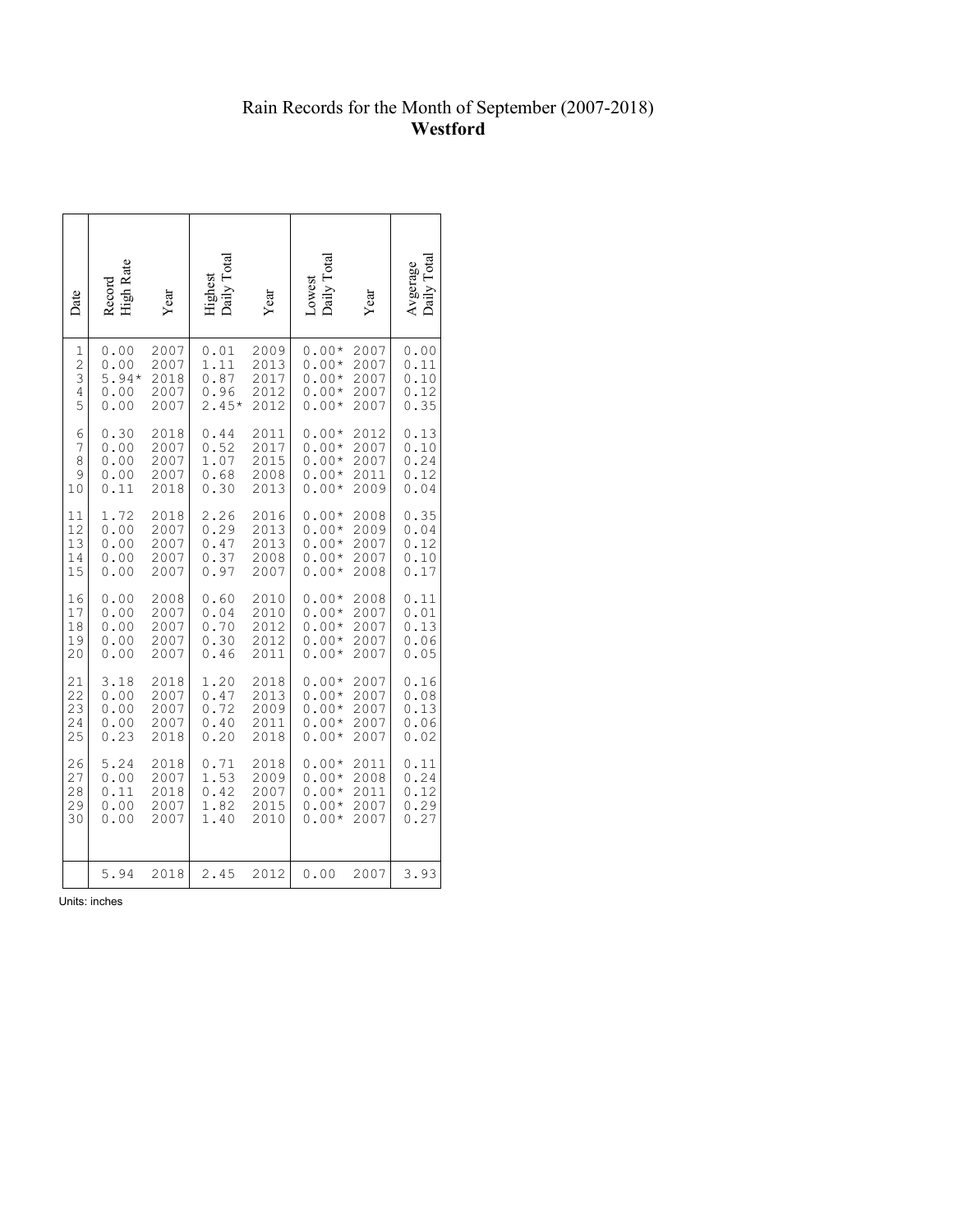# Rain Records for the Month of October (2007-2018) **Westford**

| Date                                   | High Rate<br>Record                     | Year                                 | Daily Total<br>Highest               | Year                                 | Daily Total<br>Lowest                               | Year                                 | Daily Tota<br>Avgerage               |
|----------------------------------------|-----------------------------------------|--------------------------------------|--------------------------------------|--------------------------------------|-----------------------------------------------------|--------------------------------------|--------------------------------------|
| $\mathbf 1$<br>$\frac{2}{3}$<br>4<br>5 | 0.26<br>$4.50*$<br>2.50<br>2.33<br>0.00 | 2018<br>2018<br>2018<br>2018<br>2007 | 1.32<br>1.60<br>0.44<br>0.79<br>0.07 | 2010<br>2018<br>2018<br>2014<br>2009 | $0.00*$<br>$0.00*$<br>$0.00*$<br>$0.00*$<br>$0.00*$ | 2007<br>2007<br>2007<br>2007<br>2007 | 0.31<br>0.21<br>0.09<br>0.14<br>0.01 |
| 6                                      | 1.20                                    | 2018                                 | 0.55                                 | 2012                                 | $0.00*$                                             | 2008                                 | 0.16                                 |
| 7                                      | 1.13                                    | 2018                                 | 1.12                                 | 2013                                 | $0.00*$                                             | 2008                                 | 0.21                                 |
| 8                                      | 0.00                                    | 2007                                 | 0.87                                 | 2007                                 | $0.00*$                                             | 2011                                 | 0.15                                 |
| 9                                      | 0.00                                    | 2007                                 | 1.42                                 | 2017                                 | $0.00*$                                             | 2010                                 | 0.22                                 |
| 10                                     | 0.00                                    | 2007                                 | 0.41                                 | 2012                                 | $0.00*$                                             | 2008                                 | 0.06                                 |
| 11                                     | 2.65                                    | 2018                                 | 1.22                                 | 2018                                 | $0.00*$                                             | 2007                                 | 0.11                                 |
| 12                                     | 0.00                                    | 2007                                 | 0.38                                 | 2007                                 | $0.00*$                                             | 2008                                 | 0.04                                 |
| 13                                     | 0.09                                    | 2018                                 | 0.51                                 | 2009                                 | $0.00*$                                             | 2008                                 | 0.11                                 |
| 14                                     | 0.00                                    | 2007                                 | 1.42                                 | 2011                                 | $0.00*$                                             | 2007                                 | 0.17                                 |
| 15                                     | 1.01                                    | 2018                                 | 1.80*                                | 2010                                 | $0.00*$                                             | 2008                                 | 0.21                                 |
| 16                                     | 0.00                                    | 2007                                 | 0.74                                 | 2014                                 | $0.00*$                                             | 2007                                 | 0.15                                 |
| 17                                     | 1.20                                    | 2018                                 | 0.26                                 | 2013                                 | $0.00*$                                             | 2007                                 | 0.07                                 |
| 18                                     | 0.00                                    | 2007                                 | 0.72                                 | 2014                                 | $0.00*$                                             | 2007                                 | 0.10                                 |
| 19                                     | 0.00                                    | 2007                                 | 1.60                                 | 2012                                 | $0.00*$                                             | 2008                                 | 0.28                                 |
| 20                                     | 0.00                                    | 2007                                 | 0.37                                 | 2007                                 | $0.00*$                                             | 2008                                 | 0.08                                 |
| 21                                     | 0.00                                    | 2007                                 | 0.53                                 | 2016                                 | $0.00*$                                             | 2007                                 | 0.16                                 |
| 22                                     | 0.00                                    | 2007                                 | 0.77                                 | 2016                                 | $0.00*$                                             | 2007                                 | 0.13                                 |
| 23                                     | 0.44                                    | 2018                                 | 1.67                                 | 2007                                 | $0.00*$                                             | 2008                                 | 0.26                                 |
| 24                                     | 0.00                                    | 2007                                 | 0.78                                 | 2009                                 | $0.00*$                                             | 2008                                 | 0.15                                 |
| 25                                     | 0.00                                    | 2007                                 | 1.48                                 | 2008                                 | $0.00*$                                             | 2007                                 | 0.18                                 |
| 26                                     | 0.00                                    | 2007                                 | 1.12                                 | 2017                                 | $0.00*$                                             | 2008                                 | 0.14                                 |
| 27                                     | 0.47                                    | 2018                                 | 1.32                                 | 2007                                 | $0.00*$                                             | 2009                                 | 0.21                                 |
| 28                                     | 0.07                                    | 2018                                 | 0.69                                 | 2008                                 | $0.00*$                                             | 2010                                 | 0.14                                 |
| 29                                     | 0.18                                    | 2018                                 | 0.78                                 | 2015                                 | $0.00*$                                             | 2007                                 | 0.15                                 |
| 30                                     | 0.00                                    | 2007                                 | 0.65                                 | 2012                                 | $0.00*$                                             | 2013                                 | 0.11                                 |
| 31                                     | 0.44                                    | 2018                                 | 0.34                                 | 2008                                 | $0.00*$                                             | 2011                                 | 0.12                                 |
|                                        | 4.50                                    | 2018                                 | 1.80                                 | 2010                                 | 0.00                                                | 2007                                 | 4.63                                 |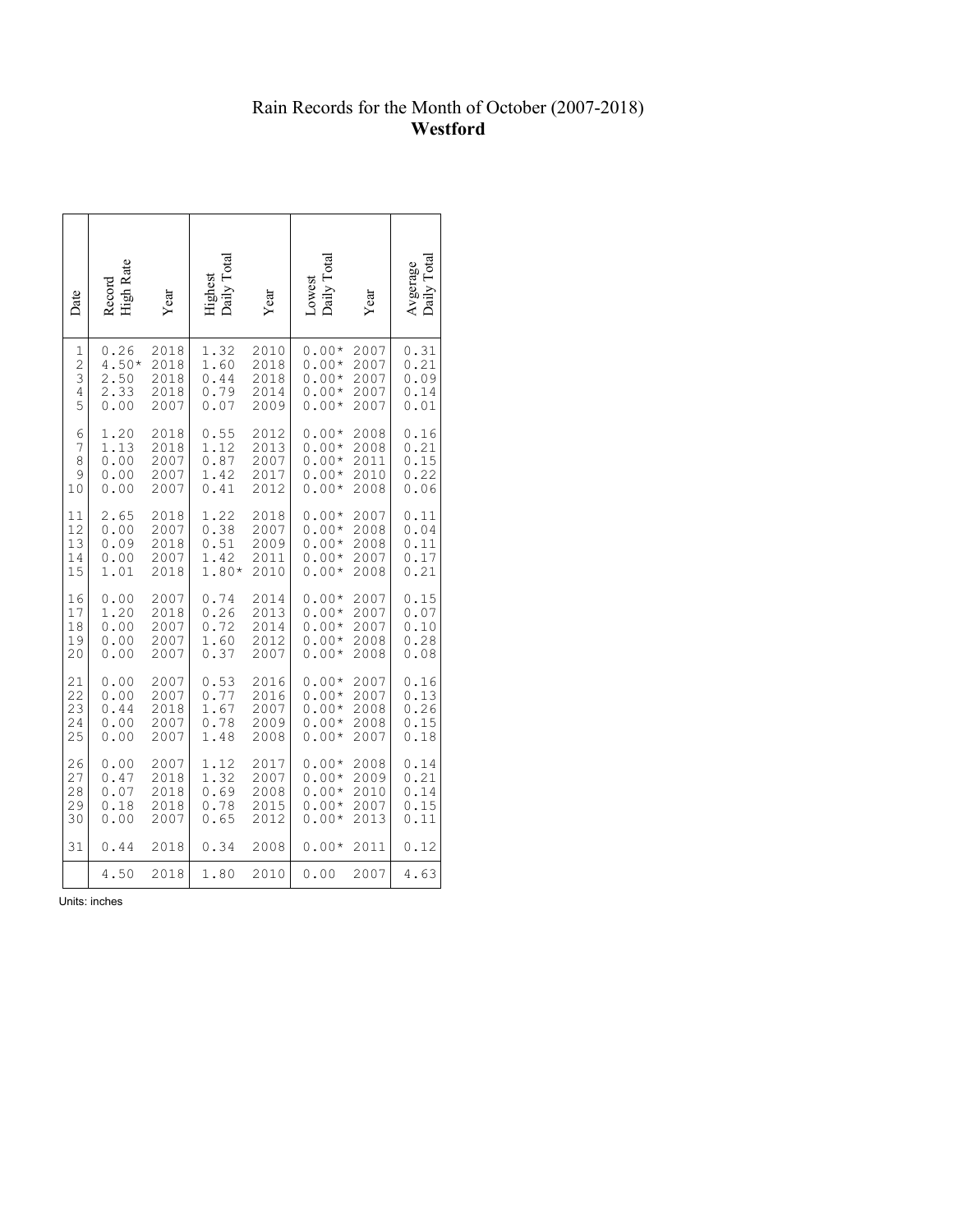# Rain Records for the Month of November (2007-2018) **Westford**

| Date                                                 | <b>High Rate</b><br>Record              | Year                                 | aily Tota<br>dighest                 | Year                                 | Daily Total<br>Lowest                               | Year                                 | $\Gamma$ otal<br>Avgerage<br>Daily   |
|------------------------------------------------------|-----------------------------------------|--------------------------------------|--------------------------------------|--------------------------------------|-----------------------------------------------------|--------------------------------------|--------------------------------------|
| $\mathbf{1}$<br>$\frac{2}{3}$<br>$\overline{4}$<br>5 | 0.43<br>0.18<br>$0.85*$<br>0.00<br>0.15 | 2018<br>2018<br>2018<br>2007<br>2018 | 0.48<br>0.43<br>1.07<br>0.49<br>0.41 | 2018<br>2018<br>2018<br>2010<br>2010 | $0.00*$<br>$0.00*$<br>$0.00*$<br>$0.00*$<br>$0.00*$ | 2008<br>2008<br>2007<br>2007<br>2008 | 0.11<br>0.10<br>0.19<br>0.10<br>0.08 |
| 6                                                    | 0.38                                    | 2018                                 | 0.69                                 | 2007                                 | $0.00*$                                             | 2008                                 | 0.13                                 |
| 7                                                    | 0.15                                    | 2018                                 | 0.31                                 | 2013                                 | $0.00*$                                             | 2009                                 | 0.06                                 |
| 8                                                    | 0.00                                    | 2007                                 | 0.14                                 | 2008                                 | $0.00*$                                             | 2007                                 | 0.02                                 |
| 9                                                    | 0.10                                    | 2018                                 | 0.25                                 | 2018                                 | $0.00*$                                             | 2007                                 | 0.04                                 |
| 10                                                   | 0.37                                    | 2018                                 | 0.46                                 | 2008                                 | $0.00*$                                             | 2007                                 | 0.12                                 |
| 11                                                   | 0.00                                    | 2007                                 | 0.14                                 | 2016                                 | $0.00*$                                             | 2007                                 | 0.02                                 |
| 12                                                   | 0.00                                    | 2007                                 | 0.37                                 | 2015                                 | $0.00*$                                             | 2008                                 | 0.05                                 |
| 13                                                   | 0.04                                    | 2018                                 | 1.04                                 | 2012                                 | $0.00*$                                             | 2009                                 | 0.14                                 |
| 14                                                   | 0.00                                    | 2007                                 | 1.04                                 | 2009                                 | $0.00*$                                             | 2008                                 | 0.11                                 |
| 15                                                   | 0.00                                    | 2007                                 | $1.30*$                              | 2007                                 | $0.00*$                                             | 2009                                 | 0.18                                 |
| 16                                                   | 0.00                                    | 2007                                 | 0.15                                 | 2008                                 | $0.00*$                                             | 2009                                 | 0.04                                 |
| 17                                                   | 0.47                                    | 2018                                 | 0.44                                 | 2010                                 | $0.00*$                                             | 2008                                 | 0.10                                 |
| 18                                                   | 0.00                                    | 2007                                 | 0.59                                 | 2013                                 | $0.00*$                                             | 2008                                 | 0.07                                 |
| 19                                                   | 0.00                                    | 2007                                 | 0.48                                 | 2015                                 | $0.00*$                                             | 2008                                 | 0.08                                 |
| 20                                                   | 0.00                                    | 2007                                 | 0.79                                 | 2009                                 | $0.00*$                                             | 2008                                 | 0.13                                 |
| 21                                                   | 0.00                                    | 2007                                 | 0.92                                 | 2007                                 | $0.00*$                                             | 2008                                 | 0.09                                 |
| 22                                                   | 0.00                                    | 2007                                 | 0.56                                 | 2007                                 | $0.00*$                                             | 2008                                 | 0.08                                 |
| 23                                                   | 0.00                                    | 2007                                 | 0.19                                 | 2012                                 | $0.00*$                                             | 2007                                 | 0.04                                 |
| 24                                                   | 0.04                                    | 2018                                 | 0.53                                 | 2014                                 | $0.00*$                                             | 2007                                 | 0.06                                 |
| 25                                                   | 0.22                                    | 2018                                 | 0.58                                 | 2018                                 | $0.00*$                                             | 2010                                 | 0.10                                 |
| 26                                                   | 0.00                                    | 2007                                 | 0.85                                 | 2007                                 | $0.00*$                                             | 2008                                 | 0.10                                 |
| 27                                                   | 0.00                                    | 2007                                 | 0.97                                 | 2009                                 | $0.00*$                                             | 2008                                 | 0.17                                 |
| 28                                                   | 0.00                                    | 2007                                 | 0.90                                 | 2009                                 | $0.00*$                                             | 2010                                 | 0.16                                 |
| 29                                                   | 0.00                                    | 2007                                 | 0.13                                 | 2017                                 | $0.00*$                                             | 2012                                 | 0.05                                 |
| 30                                                   | 0.00                                    | 2007                                 | 0.52                                 | 2010                                 | $0.00*$                                             | 2008                                 | 0.10                                 |
|                                                      | 0.85                                    | 2018                                 | 1.30                                 | 2007                                 | 0.00                                                | 2008                                 | 2.79                                 |